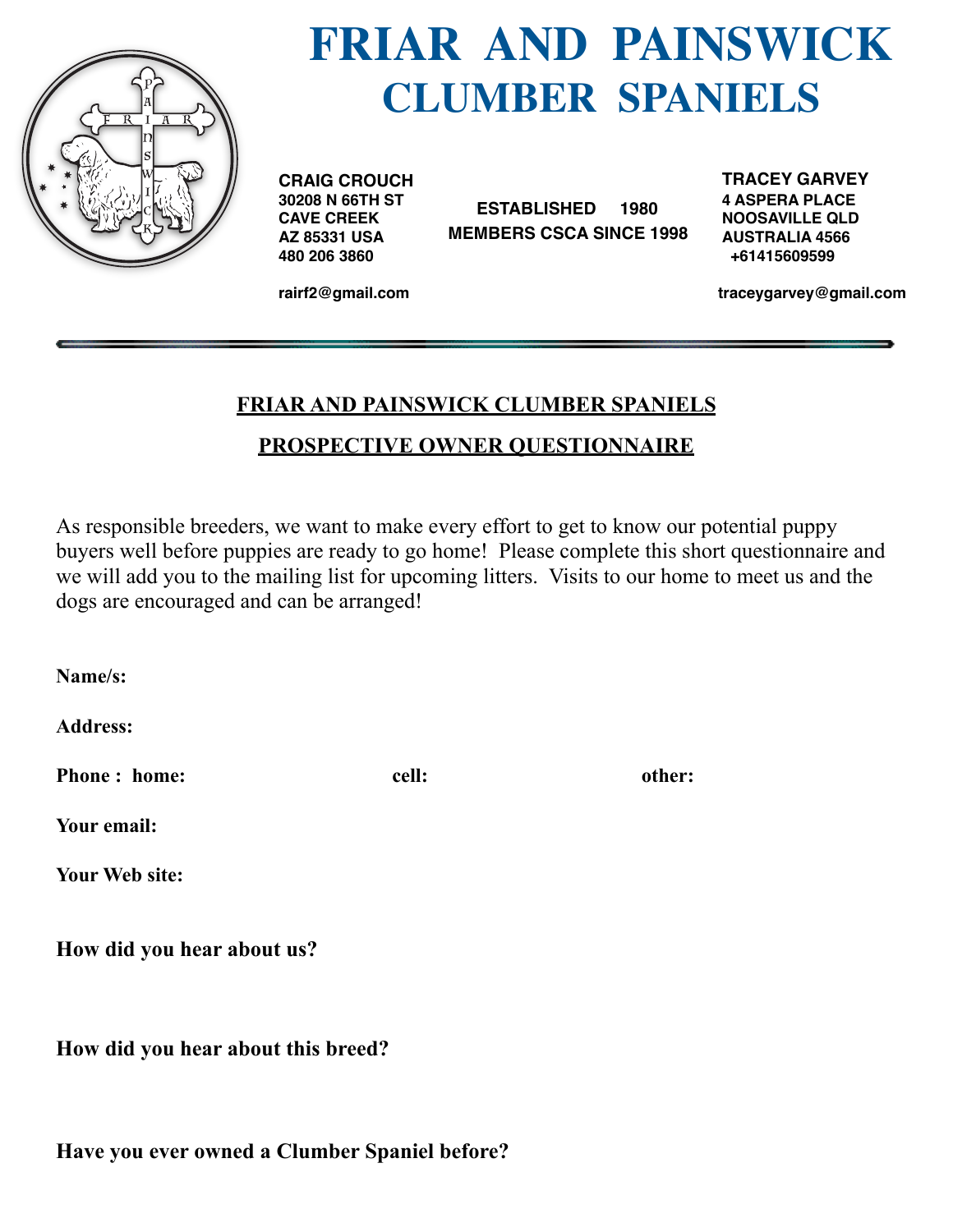## **Have you done any research on the Clumber breed?**

## **Please tell us the reasons you think a Clumber Spaniel is right for you?**

**Do you have any children? If yes, what are their ages.**

**Does anyone in your household have allergies to animals?**

**Are you seeking a puppy or an older dog?** 

**Are you interested in a male or female?** 

**Are you seeking a Show Dog or companion?** 

**If yes, are you interested in showing the dog in the conformation ring?** 

**Have you ever shown a dog to it's championship?** 

**Will you be attending any training classes?** 

**Are you interested in events such as obedience, agility, hunting, tracking? Are you interested in Therapy Work with your Clumber?** 

**Have you shown a dog to any performance titles?**

**Do you plan on breeding your Clumber Spaniel? Are you willing to spay or neuter a pet Clumber Spaniel?** 

**Type of dwelling:** house condo apartment other: specify

**Briefly describe your home:** 

**Do you have a fenced yard?**